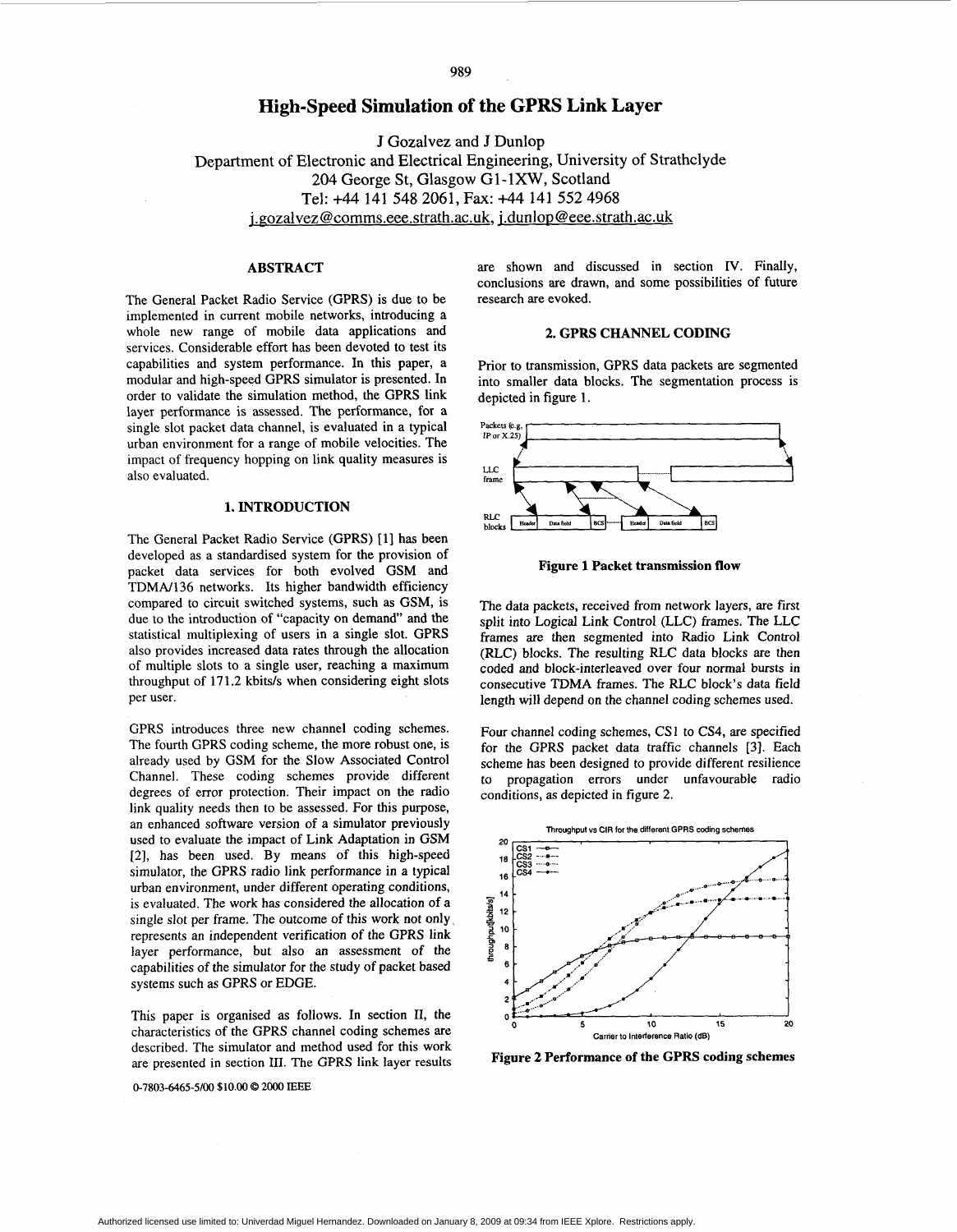The different coding schemes offer a trade-off between throughput and coding protection, paving the way for the application of Link Adaptation to GPRS. Coding rates of *112, 213,* 314 and **1** are provided. CSI corresponds to the more robust scheme while CS4 does not use any error correction. CS1 to CS3 are based on a half rate convolutional encoder. However, they differ on the puncturing schemes applied to the output of this encoder. Block Check Sequences are used in all the schemes to facilitate the error detection at the receiver. The outcome of the coding process is a block of 456 bits. The encoding process is illustrated in figure *3* while the characteristics of the different coding schemes are summarised in table 1.



**Figure 3 GPRS coding process** 

| Sche<br>me | Cod<br>e<br>rate | <b>USF</b> | Pre-<br>code<br>d<br><b>USF</b> | Radio<br>Block<br>exci.<br>USF<br>and<br>BCS | <b>BCS</b><br>(parity<br>bits) | Tail l | Coded Pun<br>bits | ctur<br>ed<br>bits | Data<br>rate<br>kb/s |
|------------|------------------|------------|---------------------------------|----------------------------------------------|--------------------------------|--------|-------------------|--------------------|----------------------|
| $CS-1$     | 1/2              | з          | 3                               | 181                                          | 40                             | 4      | 456               | 0                  | 9.05                 |
| $CS-2$     | $\simeq$ 2/3     | 3          | 6                               | 268                                          | 16                             | 4      | 588               | 132                | 13.4                 |
| $CS-3$     | $=3/4$           | 3          | 6                               | 312                                          | 16                             | 4      | 676               | 220                | 15.6                 |
| $CS-4$     |                  | 3          | 12                              | 428                                          | 16                             | 0      | 456               | 0                  | 21.4                 |

**Table 1 GPRS channel coding parameters** 

**A** common characteristic of all the coding schemes is the presence of the Uplink State Flag (USF) in the RLC blocks header. The USF is transmitted in the downlink to indicate which Mobile Station **(MS)** should transmit in the next uplink slot. The USF comprises three bits at the beginning of each downlink radio block. It enables the coding of eight different USF states used to multiplex different MSs. Given its importance, a precoding process is applied to the three bits representing the USF; as shown in table **1.** 

#### **3. SIMULATION METHOD**

This section describes the simulation method used for this work. The significant reduction in simulation time is emphasised.

#### *A. Testbed*

An enhanced software version of the demonstrator reported in *[2]* has been used in order to study the performance of the GPRS Link Layer. This simulator models the transmission chain through the use of a database of error patterns produced with the bit level simulation package COSSAP *[5].* Figure **4** illustrates the GPRS transmission chain. Co-channel interference has

been modelled as a single continuous strong interferer, following the characteristics of the testbed used by ETSI [4]. The thermal noise at the receiver has also been included.



**Figure 4 Transmission chain** 

The GPRS channel coding/decoding functions use the error database as illustrated in figure *5.* When simulating the physical layer, the channel coding output is first interleaved and then the radio propagation effects are added. The output of this sum is then de-interleaved before being passed to the channel decoding process. However, de-interleaving the error patterns and adding them to the channel coding output is equivalent. This last solution has been adopted for this simulator for the sake of simplicity.



**Figure** *5* **GPRS simulator** 

The derivation of an error database significantly reduces the simulation time whilst maintaining accuracy of radio link quality representation. In fact, the error database is independent of the data bits transmitted *[5]* making it possible to be reused whenever the radio path effects have to be taken into account.

The production of the error database (representing approximately the transmission of 150000 RLC blocks) takes around 15 days of COSSAP simulations using a Sun ULTRA Sparc 1 workstation. That is approximately the time that will be required to analyse the GPRS coding schemes performance if the transmission chain and the channel coding were simulated using COSSAP. By decoupling the simulation of the coding schemes from the transmission chain, and once the error database has been produced, the same study only needs around **<sup>11</sup>** hours with a 450MHz PC (with *512* Mbytes of RAM). This results in a significant reduction of 97% in simulation time. The effect of any channel coding and interleaving schemes can therefore be quickly studied. **Also,** due to the design of the simulator, other frequency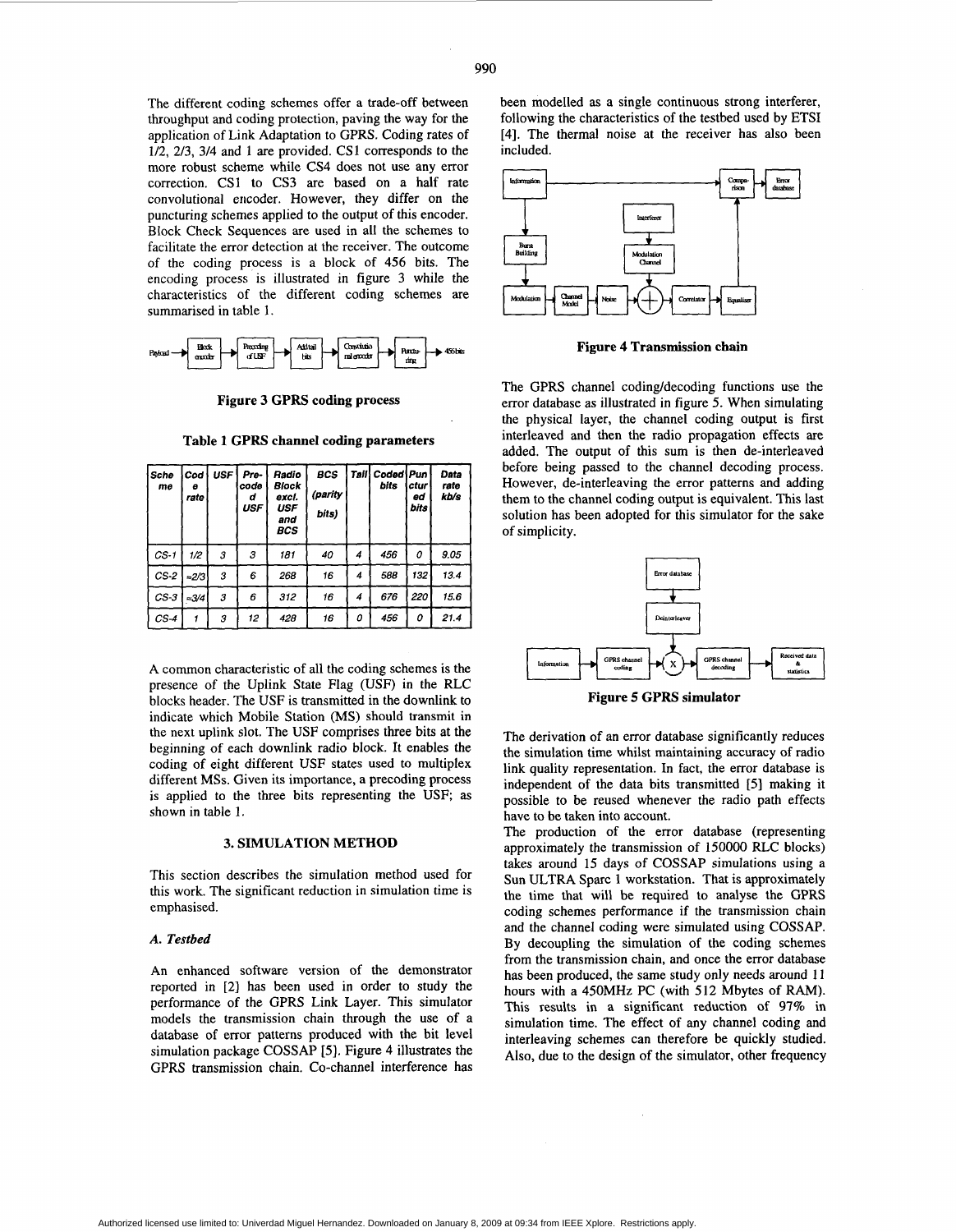<span id="page-2-0"></span>hopping patterns can be simulated without the need to simulate again the transmission chain.

# *B. Independent replications method*

**A** simulation run represents a particular realisation of the environment being simulated. Different simulation runs can then differ significantly from the true response of the system. In order to reduce the variance between the output of different simulation runs, a number of simulation runs must be made before making any conclusion about the reliability of the information extracted. The method selected for the simulations presented in this paper is the *Independent replications*  method **[6].** The independence between replications is introduced in the production of the error database. Seven independent replications were done, each one simulating the transmission of 21000 RLC blocks. The results presented in the following section represent the mean values from the seven independent replications with a 95% confidence interval. To illustrate the statistical accuracy of the results, the estimated relative error *[6],*  defined as the ratio of the half-length of the confidence interval to the sample mean, will be specified.

#### **4. LINK LEVEL SIMULATION RESULTS**

In order to validate the simulation approach previously described, the CPRS link layer performance is estimated in terms of the Block Error Rate (BLER) and Uplink State Flag **(USF)** Error Rate. The performance is assessed for the four GPRS coding schemes, CS1 to CS4. The statistical accuracy of the results presented in this section is also specified.

#### *A. Assumptions*

**A** single slot per frame allocation policy has been assumed for this study. The simulations presented in this paper were conducted for a typical urban channel model, as defined in [4], at two particular speeds, *5* km/h and 50 **kmh,** corresponding to a pedestrian and a car scenario. The capacity limiting factor for a cellular system in a highly populated area, such as an urban environment, is the co-channel interference. Therefore only simulations for an interference-limited case are considered in this paper, hence yielding the performance versus Carrier to Interference Ratio (C/I). For the purpose of this work, the carrier frequency was set to 900 **MHz.** 

Since GPRS has been considered for the evolution of GSM and TDMA/136, simulations were conducted with and without frequency hopping. An ideal frequency hopping scheme (hopping between four frequencies), where perfect decorrelation between bursts is assumed [4], has been simulated. **As** proposed in **[4],** the interference and the wanted signals have the same frequency hopping sequence.

The BLER gives an estimate of the radio link quality. It is defined as the ratio of radio blocks received in error

(i.e., at least one bit error detected by the Block Check Sequence during the channel decoding) to the total number of radio blocks.

Simulation results for both speeds and without frequency hopping, are shown in figures **6** and **7.** The corresponding results when implementing frequency hopping are depicted in figures **8** and 9. The BLER reference performance for packet data channels (10%), established in [4], is also plotted in the figures.



Figure 6 BLER vs C/I, without FH at 50 km/h



**Figure 7 BLER vs C/I, without FH at 5** km/h



**Figure 8 BLER vs** *C/I,* **with FH at 50** km/h *B. Block Error Rate*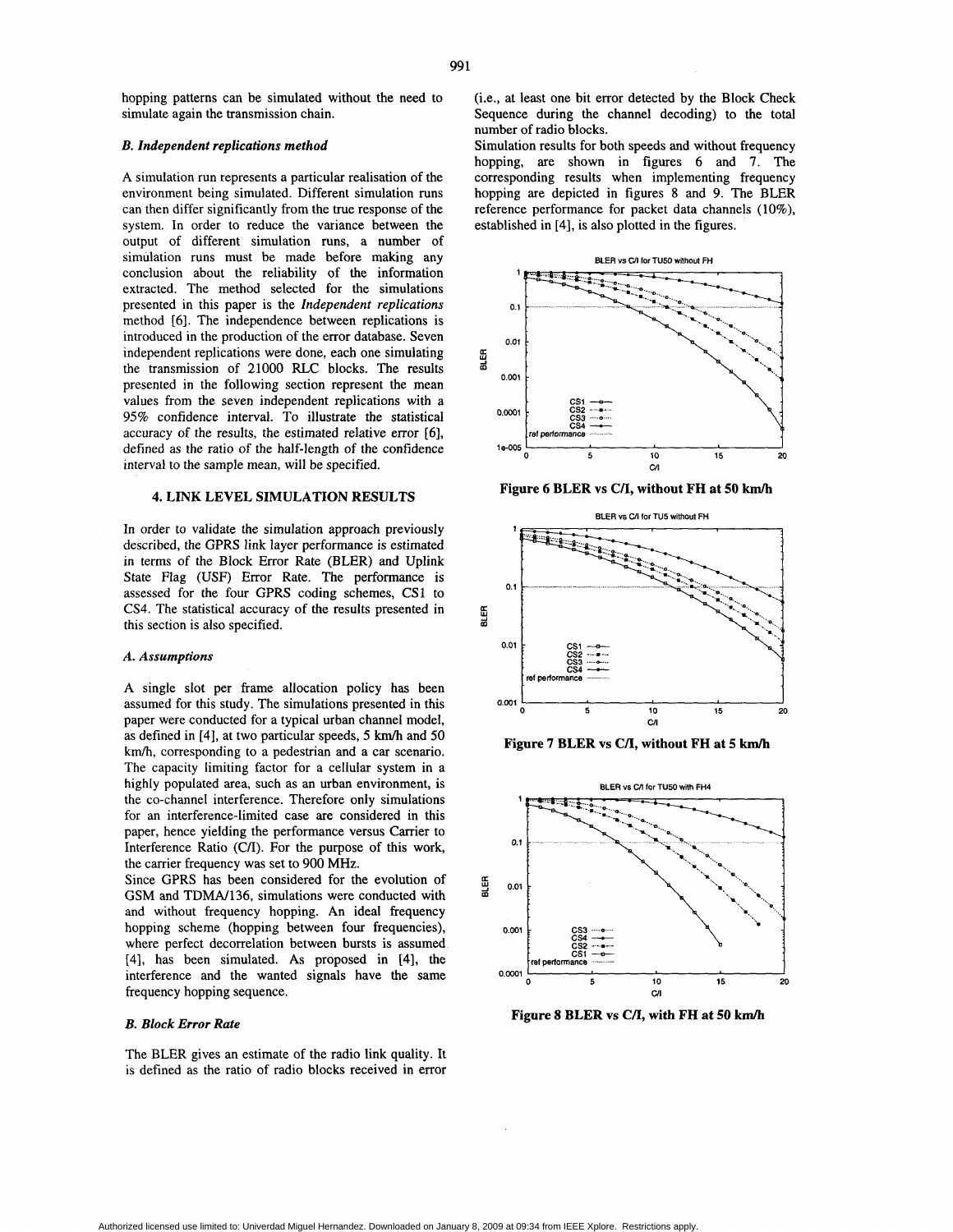

**Figure 9 BLER vs C/I, with FH at 5 kmh** 

[Figures](#page-2-0) *6* to **9** demonstrate the different robustness of the four coding schemes for varying radio conditions. These results are in accordance with those presented in [7]. By extracting the CA at which the 10% reference performance is reached, and comparing them with the minimum requirements imposed by ETSI [4], it may be concluded that the GPRS simulator respects ETSI standards. Figure 10 illustrates the impact of speed and frequency hopping in the BLER performance (in this case CS1).



**Figure 10 Impact of speed and frequency hopping on the CS1 BLER performance** 

The performance is significantly improved by the use of frequency hopping, independently from the mobile speed. This improvement is due to the randomisation (or spread), when using frequency hopping, of the propagation errors. With a robust scheme, spreading the errors has a positive effect as even if more blocks are affected, the length of errors is smaller and the coding scheme can correct them. The same effect is also obtained by an increase in the speed when frequency hopping is not used, but the gain in performance is lower. These characteristics are valid for CS1, CS2 and **CS3** but not for CS4 as depicted in figure 11. CS4 corresponds to a particular case as a speed of 5 km/h without frequency hopping gives the best performance. This is explained by the fact that CS4 has no coding. Spreading the errors (either by frequency hopping or high speeds) will decrease the performance since errors will affect more radio blocks, and the scheme will not be able to correct them.



**Figure 11 Impact of speed and frequency hopping on the CS4 BLER performance** 

The estimated relative error of the presented mean BLER values is below 5% for C/Is in the range of 14 to 17 dB for all the operating conditions. The use of the **CSl**  coding scheme, frequency hopping and high speeds reduces the precision of the results. This is explained by the fact that the precision is dependent on the number of error events, and using CS1 or procedures that spread the propagation errors decrease the amount of errors and therefore the precision.

### *C. USF Error Rate*

As previously stated, the USF Error Rate influences the Medium Access Control layer performance. It is defined as the ratio of incorrectly interpreted USFs to the total number of received USFs. The output of the USF precoding process is identical for CS2, CS3 and CS4 so **only two** curves will be presented in the following figures. Simulation results for both speeds and without frequency hopping are shown in figures 12 and **13.** The corresponding results when implementing frequency hopping are depicted in [figure 14.](#page-4-0) Due to the importance of the USF, ETSI proposes a 1% reference performance for the USF Error Rate.



**Figure 12 USF Error Rate without FH, at 5 km/h**